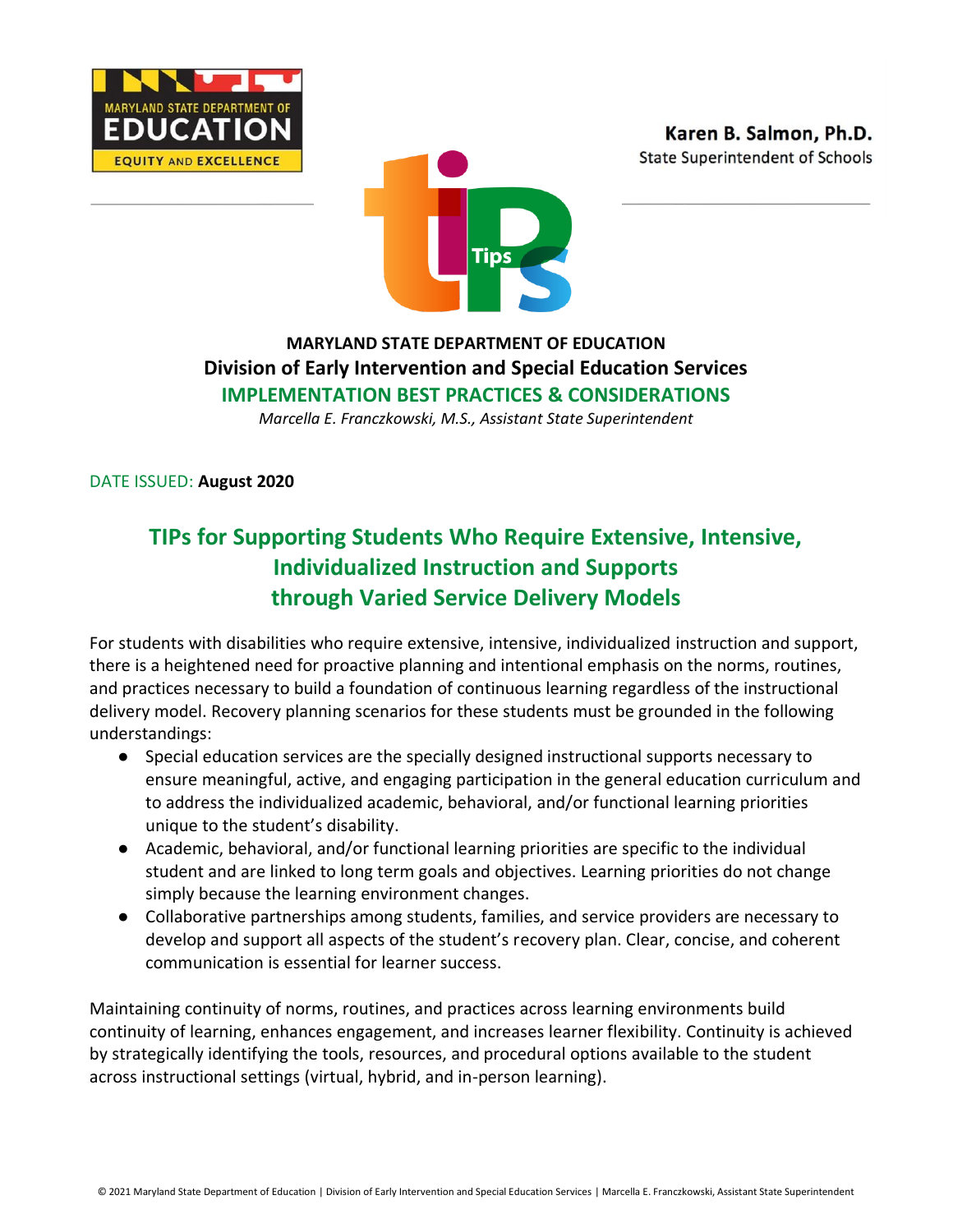**Maryland State Department of Education Division of Early Intervention and Special Education Services** *TIPs for Supporting Students Who Require Extensive, Intensive, Individualized Instruction and Supports through Alternative Service Delivery Models*

## **Continuity of Norms, Routines, and Practices across Learning Environments**



*Figure 1: Continuity of Norms, Routines, and Practices across Learning [\(Planning for Instruction both at School and Distance Learning:](https://tiescenter.org/resource/ties-distance-learning-17-planning-for-instruction-both-at-school-and-distance-learning-the-5c-process)  [The 5C Process \(DL #17\).TIES Center\)](https://tiescenter.org/resource/ties-distance-learning-17-planning-for-instruction-both-at-school-and-distance-learning-the-5c-process)*

The following **Tips/Strategies for Support** offer an array of options to facilitate the processes necessary for the successful transitioning of students who require extensive and intensive individualized instruction and support across instructional delivery models (virtual, hybrid, and inperson learning).

|                                                                              | <b>Tips/Strategies for Support</b>                                                                                                                                                                                                                                                                                                                                                                                                                                                                                                                                                                                                                                                                                        |
|------------------------------------------------------------------------------|---------------------------------------------------------------------------------------------------------------------------------------------------------------------------------------------------------------------------------------------------------------------------------------------------------------------------------------------------------------------------------------------------------------------------------------------------------------------------------------------------------------------------------------------------------------------------------------------------------------------------------------------------------------------------------------------------------------------------|
| <b>Identify Learning Goals</b><br>and Priorities                             | Identify the major learning priorities for the student relative to:<br>$\bullet$<br>Access and engagement with academic, behavioral,<br>O<br>and/or functional learning<br>Routines and transitions<br>O<br>Meaningful interaction with others (including non-<br>O<br>disabled peers)<br>Respond to the question: "What IEP goals and objectives are to<br>be the primary focus?"<br>Determine:<br>$\Omega$<br>Which goals and objectives occur naturally within<br>the context of the curriculum/Essential Elements<br>and the designated learning environment?<br>Which goals and objectives need to be<br>intentionally embedded within the student's<br>instructional day based on varying learning<br>environments? |
| <b>Reinforce a Continuity of</b><br>Norms, Routines, and<br><b>Practices</b> | Prioritize, sequence, and pace the introduction of "new" norms<br>and practices to ensure student and family engagement, and<br>success in the transition/return to school. ("New" norms may<br>include responding to changes to learning platforms for home<br>learning or hybrid environments, low-tech and high-tech<br>accessibility tools to supplement learning, transitions in daily or<br>weekly schedules, transportation routines/procedures, and class                                                                                                                                                                                                                                                         |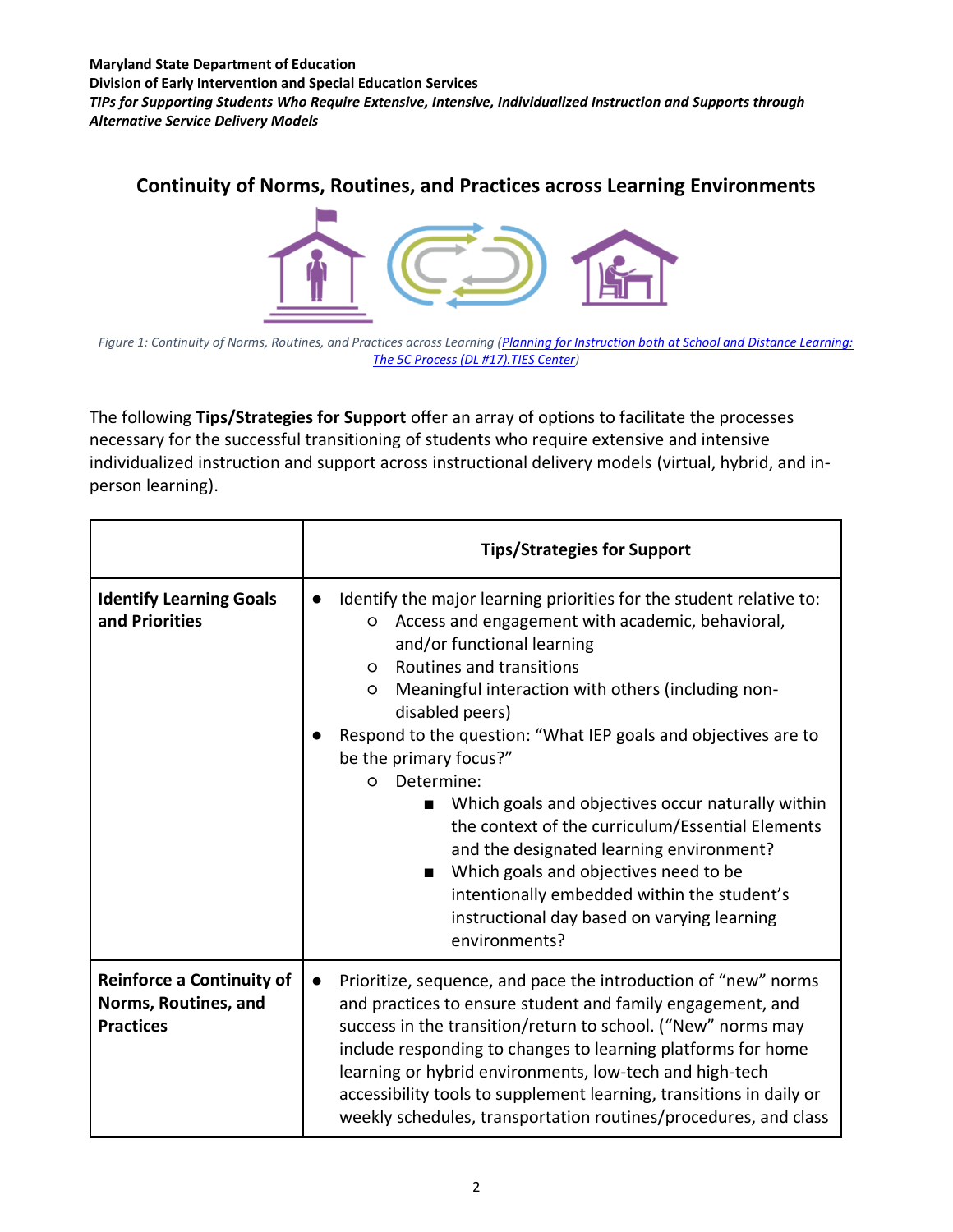**Division of Early Intervention and Special Education Services**

*TIPs for Supporting Students Who Require Extensive, Intensive, Individualized Instruction and Supports through Alternative Service Delivery Models*

|                                 | <b>Tips/Strategies for Support</b>                                                                                                                                                                                                                                                                                                                                                                                                                                                                                                                                                                                                                                                                                                                                                                                                                                                                                                                                                                                                                                                                                                                                                                                                                                                                                                                                                                         |
|---------------------------------|------------------------------------------------------------------------------------------------------------------------------------------------------------------------------------------------------------------------------------------------------------------------------------------------------------------------------------------------------------------------------------------------------------------------------------------------------------------------------------------------------------------------------------------------------------------------------------------------------------------------------------------------------------------------------------------------------------------------------------------------------------------------------------------------------------------------------------------------------------------------------------------------------------------------------------------------------------------------------------------------------------------------------------------------------------------------------------------------------------------------------------------------------------------------------------------------------------------------------------------------------------------------------------------------------------------------------------------------------------------------------------------------------------|
|                                 | environments.) Learning Continuity Planning Considerations for<br><b>School Leaders</b><br>Identify and plan for Connecting Core Words, Aided Language<br>$\bullet$<br>Modeling, and Literacy using a variety of communicative forms,<br>for a variety of purposes, based on a range of language intents<br>and the student's response to routines, practices, and<br>instruction (requesting, imitation, receptive identification, vocal<br>skills, and pre- and advanced conversation skills).<br>Use explicit instructional strategies, including interactive<br>$\bullet$<br>communication and social skills instruction throughout the day<br>(social stories, video scripting, social scripting, and social thinking<br>practices) to help the student prepare for and respond to<br>changes.<br>Use student-specific wait time; cueing for a response; visual,<br>tactile, or kinesthetic supports; to process information and make<br>a response. Create a learners' toolkit of resources,<br>manipulatives, and other supports that are essential for student<br>access and reinforcement of learning across environments.<br>Provide explicit instruction, visual schedules, social stories, and<br>$\bullet$<br>modeled practice opportunities necessary to engage in and<br>sustain required safety and health protocols (handwashing,<br>wearing a mask/shield) across learning environments. |
| <b>Planning for Transitions</b> | Identify student-specific use of visual supports, video<br>$\bullet$<br>presentations, virtual "meet and greets" or interactive tours of<br>the learning environment prior to returning.<br>Plan for multiple opportunities for explicit instruction and<br>rehearse change scenarios so the student understands the<br>changes that will be in place when he or she returns (emphasis<br>on "new" norms, routines, and practices). If possible, provide<br>pictures ahead of the reentry process.<br>Utilize concrete boundary markers to reinforce social distancing<br>$\bullet$<br>norms (hula hoops, tape, pool noodles, or structural barriers).<br>Adapt learning routines and practices for appropriate peer<br>$\bullet$<br>interactions within revised norms, including travel training,<br>social distancing, and alternatives to physical interactions such<br>as hugs or handshakes, based on data across settings.<br>Develop demonstration videos or a photo gallery of "who's who"<br>at school with pictures of friends and staff wearing personal<br>protective equipment (PPE).                                                                                                                                                                                                                                                                                                         |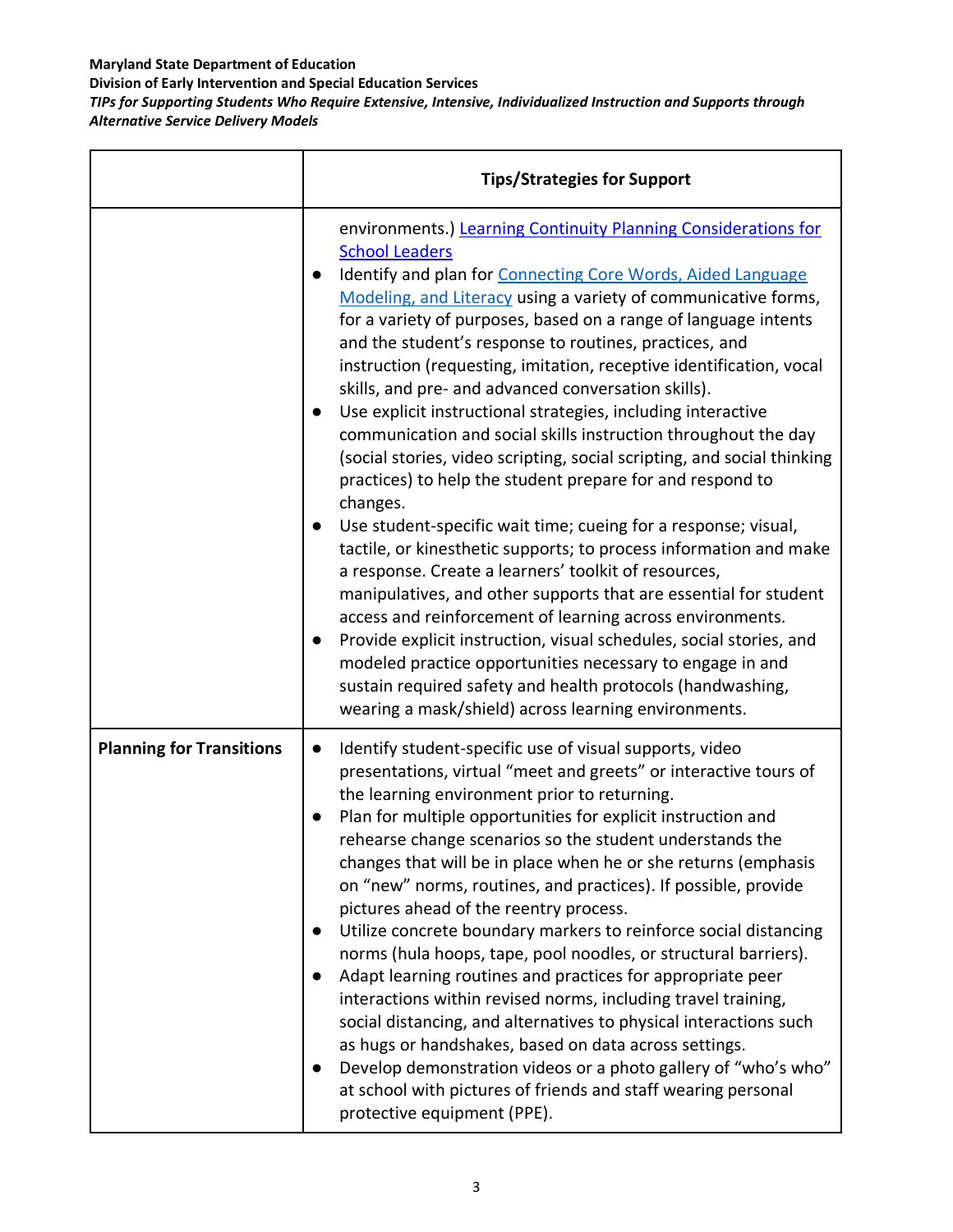**Division of Early Intervention and Special Education Services**

*TIPs for Supporting Students Who Require Extensive, Intensive, Individualized Instruction and Supports through Alternative Service Delivery Models*

|                                                                                                                  | <b>Tips/Strategies for Support</b>                                                                                                                                                                                                                                                                                                                                                                                                                                                                                                                                                                                                                                                                                                                                                                                                                                                                                                                                                                                                                                              |
|------------------------------------------------------------------------------------------------------------------|---------------------------------------------------------------------------------------------------------------------------------------------------------------------------------------------------------------------------------------------------------------------------------------------------------------------------------------------------------------------------------------------------------------------------------------------------------------------------------------------------------------------------------------------------------------------------------------------------------------------------------------------------------------------------------------------------------------------------------------------------------------------------------------------------------------------------------------------------------------------------------------------------------------------------------------------------------------------------------------------------------------------------------------------------------------------------------|
|                                                                                                                  | Prepare communication devices or systems with key vocabulary<br>$\bullet$<br>to allow students to participate in activities aligned with the<br>"new" normal (personal space, social distancing, face mask, face<br>shield, PPE).<br>Ensure staff has knowledge and skills to reopen with a whole<br>child focus (social-emotional and academic needs of students),<br>including training on self-care and trauma-informed practices.                                                                                                                                                                                                                                                                                                                                                                                                                                                                                                                                                                                                                                           |
| <b>Collecting Data and</b><br><b>Adjusting Instructional</b><br><b>Practices to Meet</b><br><b>Learner Needs</b> | Utilize informal and formal assessments to adjust lesson delivery<br>$\bullet$<br>and content (i.e., the teacher identifies the point in a task<br>analysis where adjustments are needed and revise the activity<br>accordingly). NCEO Brief: Five Formative Assessment Strategies<br>to Improve Distance Learning Outcomes for Students with<br>Disabilities (#20)<br>Implement the use of a least-to-most prompt hierarchy to<br>$\bullet$<br>promote independence and success in relation to specific<br>learning norms or routines. Record and track student responses<br>in order to remove scaffolded supports once they are no longer<br>needed.                                                                                                                                                                                                                                                                                                                                                                                                                         |
|                                                                                                                  | Document natural regressions, gaps, or inconsistencies within<br>and across skills that have previously been learned, maintained,<br>and generalized (Formative Assessment for Students with<br>Disabilities).<br>Distinguish patterns, routines, and needs that are emergent<br>$\bullet$<br>and/or changing based on the shifts in the learning environment<br>(scheduling, staffing, class/grouping configurations).<br>Consider the use of embedded assessments such as the Dynamic<br>Learning Maps (DLM) testlets to provide individualized feedback<br>to address each student's needs (DLM Instructionally Embedded<br><b>Assessments) CORRECT</b> They are applicable across all learning<br>environments.<br>Examine where Social Emotional Learning (SEL) efforts have<br>been impactful and where more support is needed (adjust the<br>Behavior Intervention Plan, if needed).<br>Monitor environmental concerns that promote or interfere with<br>$\bullet$<br>learning so they can be modified, if possible, or documented to<br>understand student performance. |
| Collaborative<br><b>Partnerships</b>                                                                             | Develop a shared understanding of specific learning goals and<br>$\bullet$<br>routines to explicitly identify the what, how, and why of learning<br>using an intentional schedule of collaborative meetings (virtual<br>morning meetings or office hours, co-planning for instructional                                                                                                                                                                                                                                                                                                                                                                                                                                                                                                                                                                                                                                                                                                                                                                                         |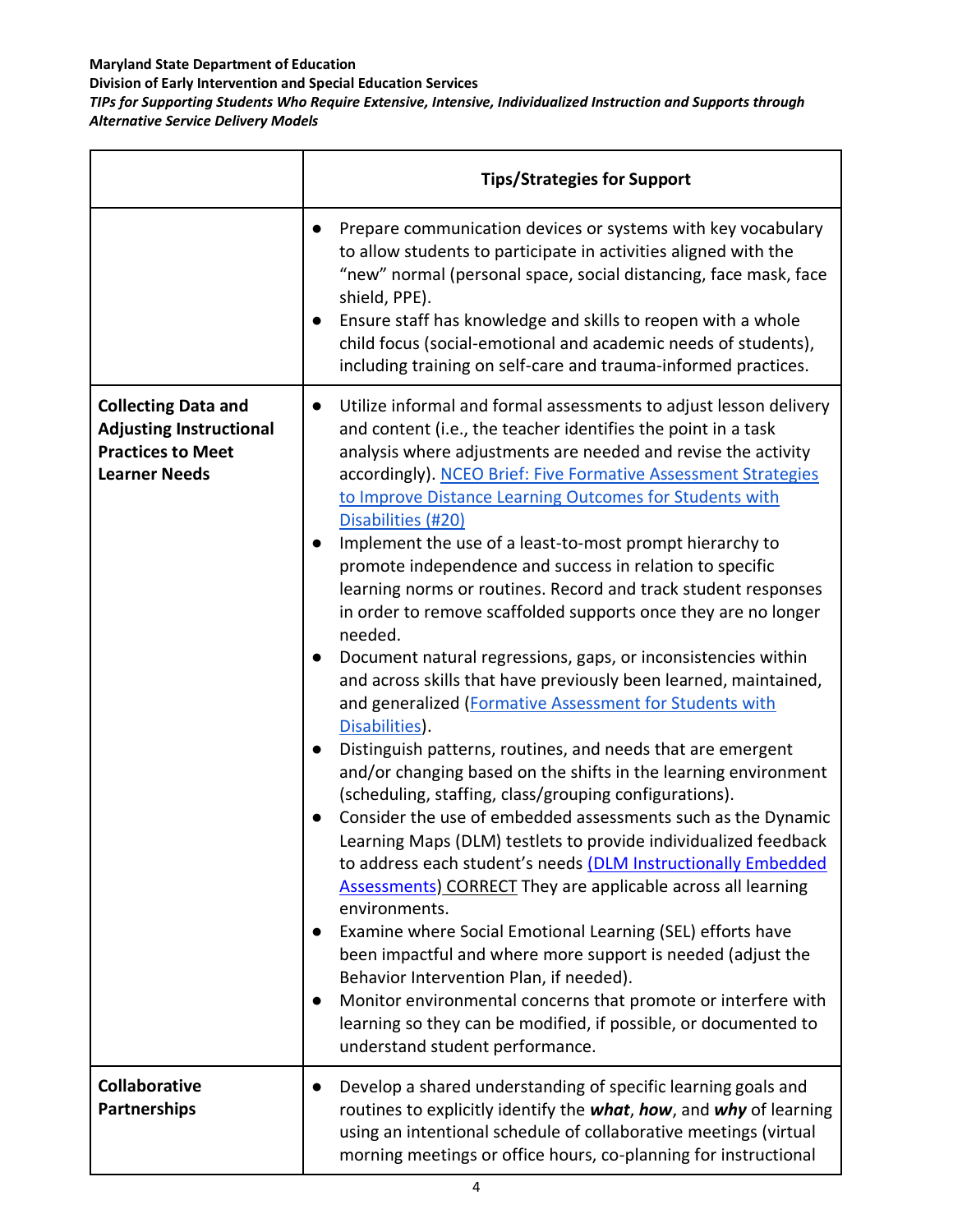**Division of Early Intervention and Special Education Services**

*TIPs for Supporting Students Who Require Extensive, Intensive, Individualized Instruction and Supports through Alternative Service Delivery Models*

|                                                         | <b>Tips/Strategies for Support</b>                                                                                                                                                                                                                                                                                                                                                                                                                                                                                                                                                                                                                                                                                                                                                                                                                                                                                                                                                                                                                                                                                                                                                                                                                                                              |
|---------------------------------------------------------|-------------------------------------------------------------------------------------------------------------------------------------------------------------------------------------------------------------------------------------------------------------------------------------------------------------------------------------------------------------------------------------------------------------------------------------------------------------------------------------------------------------------------------------------------------------------------------------------------------------------------------------------------------------------------------------------------------------------------------------------------------------------------------------------------------------------------------------------------------------------------------------------------------------------------------------------------------------------------------------------------------------------------------------------------------------------------------------------------------------------------------------------------------------------------------------------------------------------------------------------------------------------------------------------------|
|                                                         | delivery, defining roles and responsibilities across learning<br>environments).<br>Utilize a structure for organizing student data and input from all<br>team members. The Learning Matrix Tool and/or Creating a PBIS<br>Behavior Teaching Matrix for Remote Instruction may be used to<br>support this collaboration and planning.<br>Anticipate challenges or barriers (social-emotional, behavioral,<br>or adaptive skills) to the application of norms, routines, and<br>practices (Supporting Students with Disabilities at School and<br>Home).<br>Utilize ZOOM or Google Meets parent groups to share strategies,<br>supports, and resources as a community in an informal setting.<br>Work with families to try different styles and materials of face<br>coverings for students with sensory needs. Consider face shields<br>that can be attached to baseball hats. Have the student practice<br>wearing the mask in a variety of settings prior to returning to<br>school; provide praise and rewards as appropriate.<br>Consider safety concerns or individualized supports necessary<br>for the student that are specific to the instructional setting<br>(virtual, hybrid, and in-person learning). Identify the roles and<br>responsibilities of individuals providing supports. |
| Capacity<br><b>Building/Supports to</b><br><b>Staff</b> | Utilize a needs assessment process to determine the training<br>$\bullet$<br>support needs of families, paraeducators, teachers, and/or<br>related service providers in response to roles and responsibilities<br>across learning environments (COVID - 19 Crisis Response<br>Resource by Topic/Area).<br>Leverage local expertise to provide the high-quality professional<br>development, coaching, and resources necessary to support<br>training relative to specific needs (changes to learning platforms,<br>low-tech/high-tech accessibility, travel training, and<br>transportation, trauma-based interventions) across learning<br>environments.<br>Provide an orientation prior to the implementation of the<br>learning model (virtual, hybrid, and in-person learning). Identify<br>and model norms, routines, and practices necessary for a<br>successful transition for students, families, and school personnel.<br>Communicate and calibrate expectations for staff responses to<br>student behavior associated with health and safety<br>requirements, such as the use of PPE, social distancing, physical<br>contact, and interactions consistent with additional health and                                                                                                  |